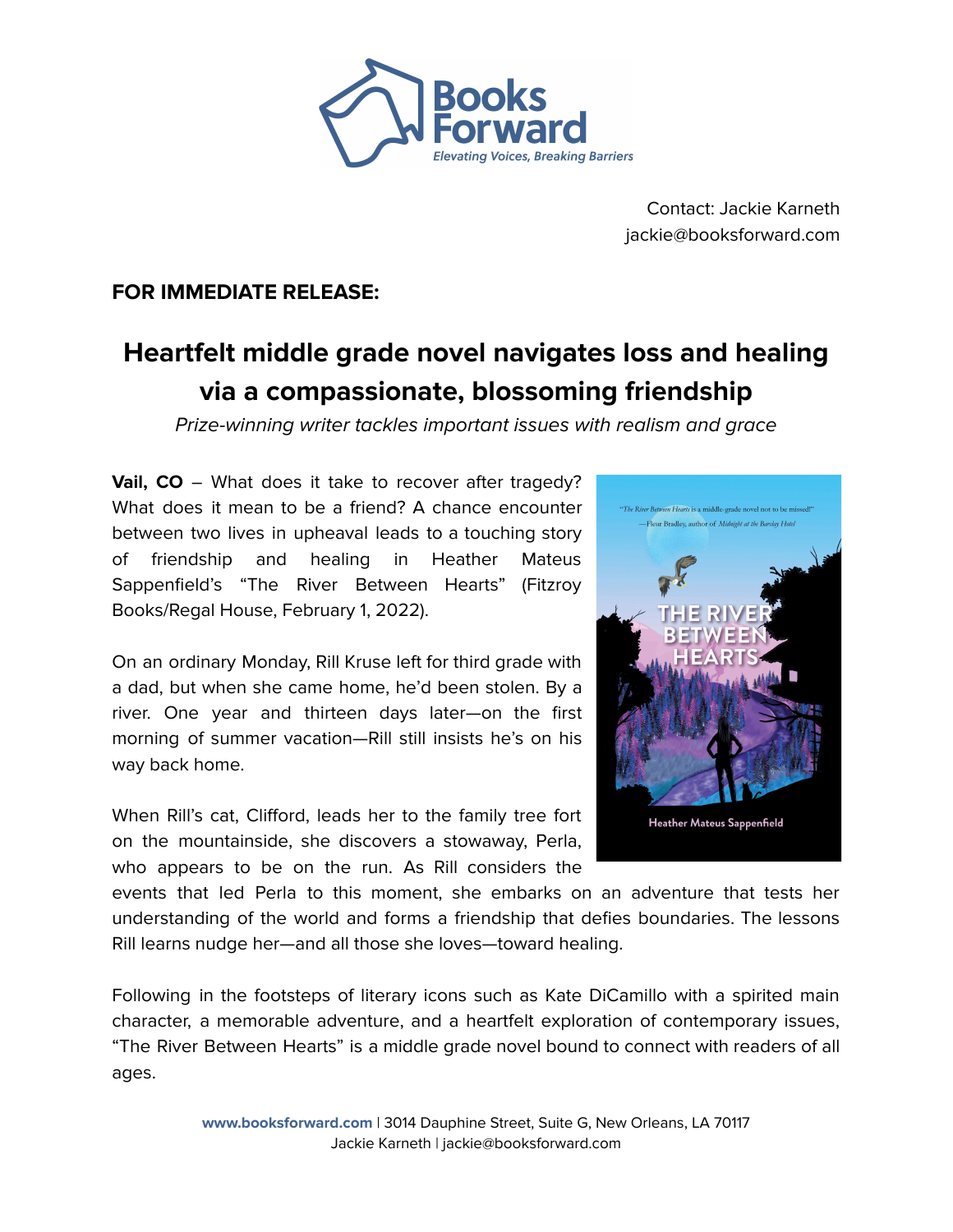

## **"The River Between Hearts"**

Heather Mateus Sappenfield | February 1, 2022 | Fitzroy Books | Middle Grade Fiction Paperback | ISBN: 9781646032068 | Price: \$16.95



**HEATHER MATEUS SAPPENFIELD** loves adventures, especially in the Rocky Mountain landscape that's been her lifelong home. As part of women's teams, she's won 24-hour mountain bike races and road bicycling's Race Across America—San Diego, California to Atlantic City, New Jersey. She's also competed in the Mountain Bike World Championships; ski instructed for Vail Resorts, and loves backcountry ski touring. Her toughest adventures, though, arise in the writing of stories. She is the author of two contemporary YA novels, "The View from Who I Was" and "Life at the Speed of Us," a Colorado Book Awards Finalist. Her story collection, "Lyrics for Rock

Stars," released as winner of the V Press LC Compilation Book Prize, was nominated for the MPIBA's Reading the West Awards, was a silver medalist for the IBPA's Ben Franklin Awards, and was featured on Colorado Public Radio. Following the release of her most recent book, "The River Between Hearts," the Colorado General Assembly sent her a personal letter of support for her dedication to teaching children about immigration. For more information, visit <https://heathermateussappenfield.com/>

# **Follow Heather Mateus Sappenfield on social media:**

Facebook: @heathermateussappenfield | Twitter: @alpineheather Instagram: @heathermateussappenfield

# **In an interview, Heather Mateus Sappenfield can discuss:**

- Her inspiration for this story, and what compassion means to her
- How middle grade books can connect with children and adults alike
- How and why she balances heavy topics with a lighthearted and naive perspective
- What she hopes readers will take away from this story
- What's next for her on her author journey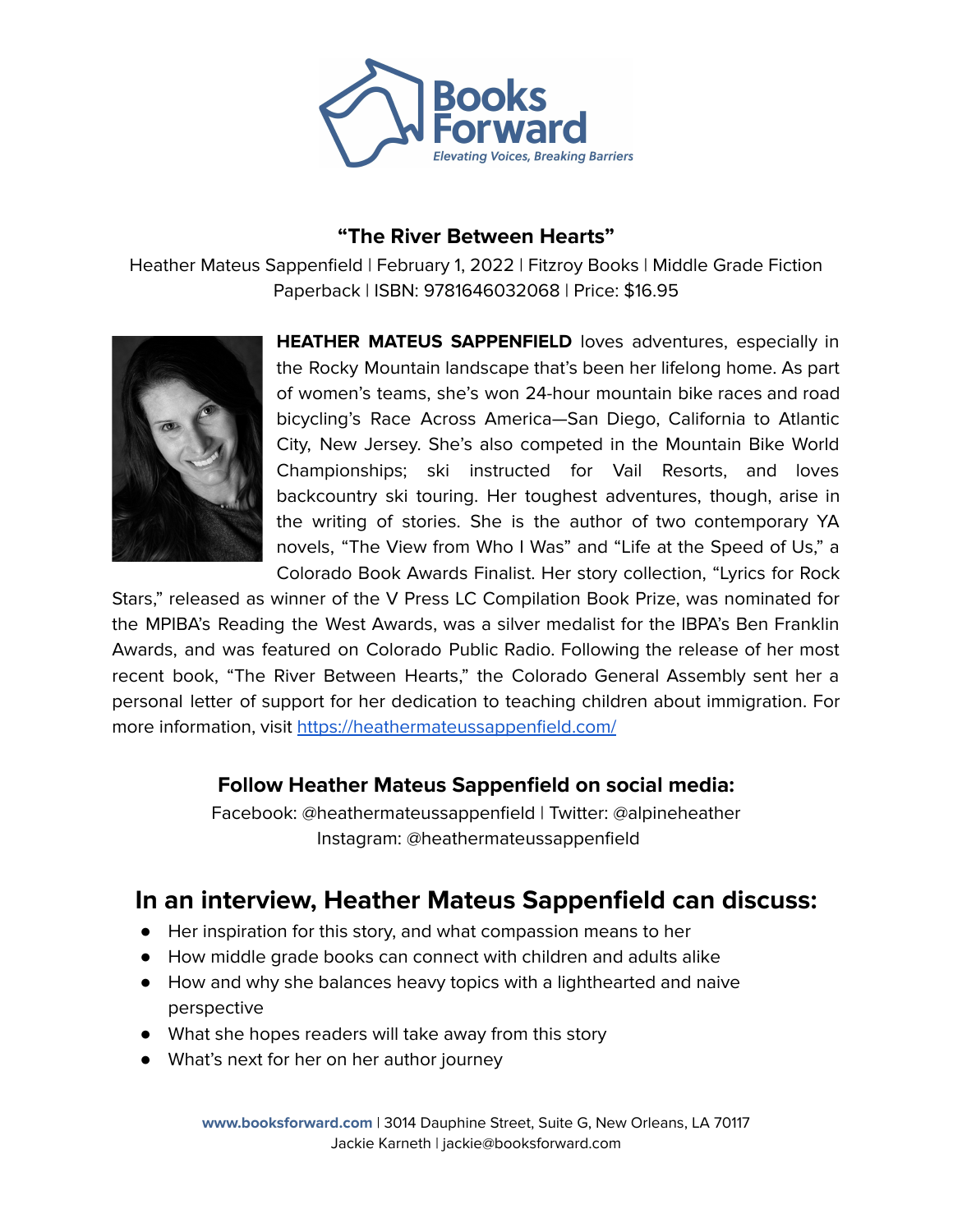

# **Praise for "The River Between Hearts"**

"**A shimmering, breathtaking read!** A spirited heroine with a voice that leaps off the page, a scenic setting I want to spend time in, vivid characters, adventure, swift page-turning chapters, and heart—this book positively sparkles with emotion. Fans of Kate DiCamillo will be delighted by the wonderful tale that Heather Mateus Sappenfield has crafted!"

#### **—Todd Mitchell, author of "The Last Panther," Colorado Book Award Winner**

"A chance encounter of two lives in upheaval leads to **a beautiful story of friendship**, healing, and a cemented belief that people are not things. Sappenfield does a beautiful job at tackling important issues for middle grade students to grasp!"

#### **—Sarah Hopkins, Bookseller, Bookworm of Edwards**

"Heather Mateus Sappenfield's The River Between Hearts is a beautiful young MG that **hits all the right notes**: a strong heroine who's dealing with all the changes of growing up, and has a broken heart that needs mending. This story has lots of heart, a beautiful setting, and a spirited, sweet voice make the words come alive. Perfect for fans of Leslie Connor's A Home for Goddesses and Dogs and Laurel Snyder's My Jasper June. The Colorado setting shines and carries you away. The River Between Hearts is a middle-grade novel not to be missed!**"**

#### **—Fleur Bradley, MG author of "Midnight at the Barclay Hotel," NPR Best Book of 2020**

"Rill and Perla may be very different, but the adventure that awaits them this summer will prove the opposite. The two have to repair hearts that do not know about language, social class, or race, yet the friendship that unites them will be stronger. The River Between Hearts is **a clear example of what an intercultural friendship means**, and the mental health of a child at 10 years of age, and the healing process that entails them. The river that took what they want the most will be the same one that will unite them in the fight to find the best in each other, in the fight to find themselves."

#### **—Rocio Garcia-Roa, Technical Services Specialist, Eagle Valley Library District**

**www.booksforward.com** | 3014 Dauphine Street, Suite G, New Orleans, LA 70117 Jackie Karneth | jackie@booksforward.com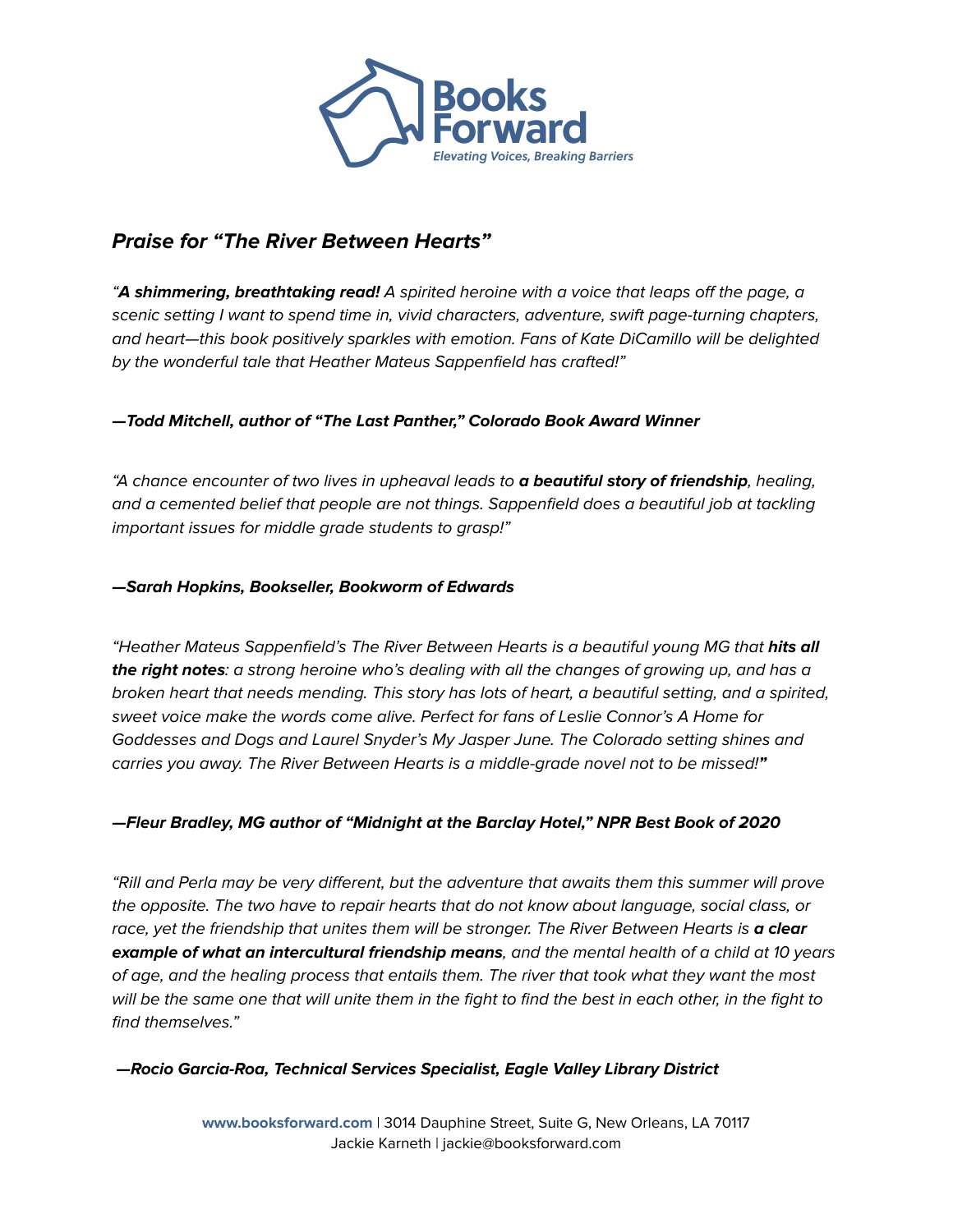

"The River Between Hearts is a beautifully written story about friendship and acceptance. Rill and Perla are heading into summer vacation dealing with their own grief and loss. They learn, 'The best adventures…true ones…test you and teach you about yourself.' Heather Mateus Sappenfield does a wonderful job describing the impact of immigration on children in resort communities and **I look forward to sharing this novel with my students.**"

#### **—Beth Cooney, Lead Literacy Teacher, Edwards Elementary School**

"an outstanding middle grade novel. **Being a teen in a town similar to Rill's, a lot of topics are easy to connect to**, especially for kids in our community…. this story has so much to offer… The ending does not disappoint and ties the whole story together perfectly."

**–8th-grade reader, Homestake Peak School**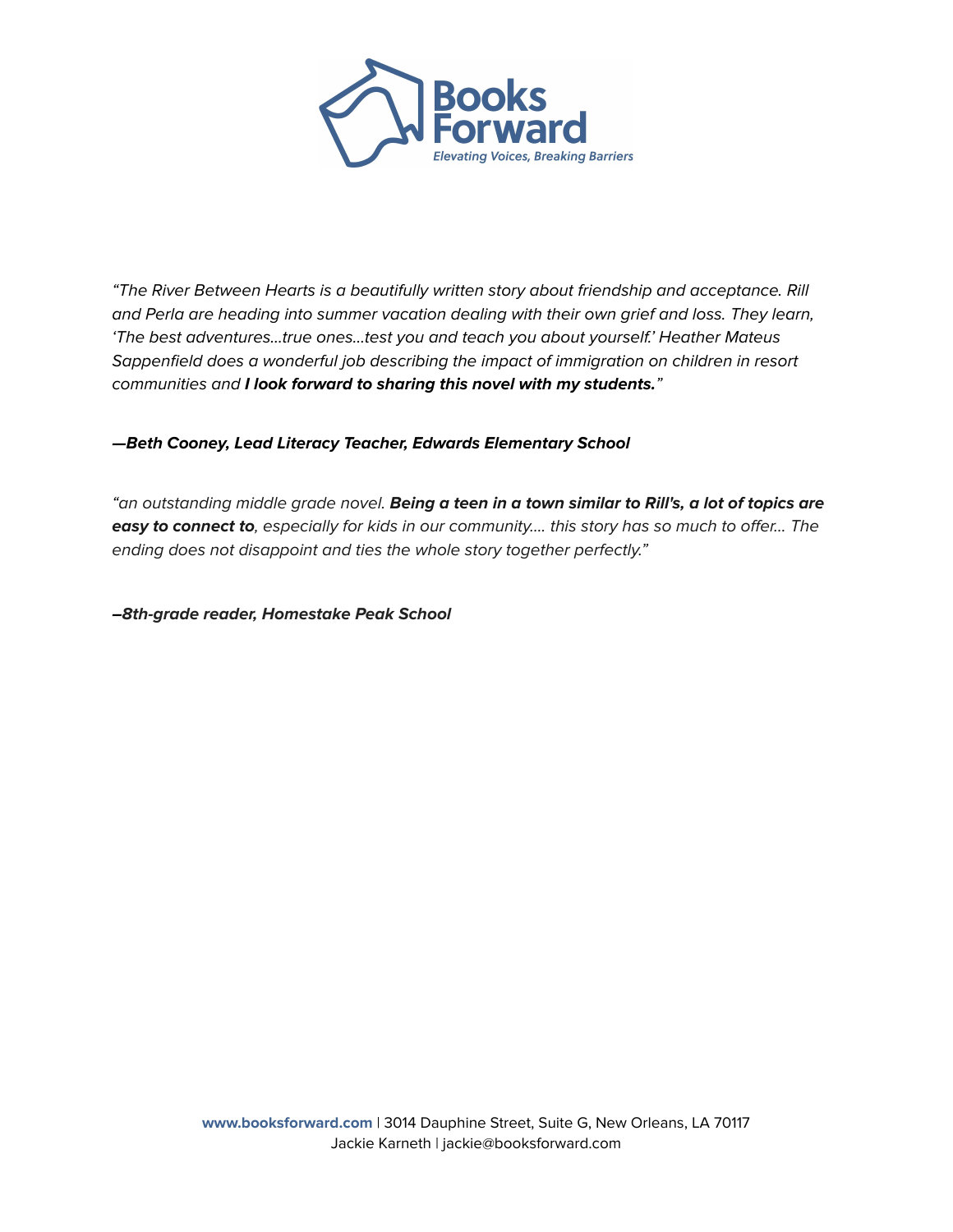

# **An Interview with Heather Mateus Sappenfield**

### **1. What's the inspiration behind this story?**

In the mid-nineties, I taught high school language arts. Students who were new to America would turn up in my classes. Some of them were undocumented, yet I'd become a teacher to help anyone with a desire to learn. These students were a marvel to me because, despite knowing little, if any, English, and despite knowing few of the basics of daily life within the school, they managed to get by. Often admirably. Often while also working one or even two jobs after school.

Some mornings I'd walk through the school's front doors to discover a group of them gathered in the lobby, crying and comforting each other because a family member, or maybe a few, had been rounded up for deportation the day or night before. I tried to imagine how that must feel: being left behind in a foreign country with no documentation and no family. Later, these students would be in my class, trying to concentrate, learn, and continue on. Their courage amazed me. When I started writing novels, I knew this was a story I would someday explore.

#### **2. What does compassion mean to you?**

This novel is a map of Rill's journey to understanding compassion—how it feels, how to express it, how giving it to someone else can be a gateway to one's own healing. Her teacher, Mr. Rainey, defines compassion as "a feeling of worry or pity for the suffering or misfortune of someone else." The word pity, in its pure form, means sympathetic sorrow for one who is suffering, distressed, or unhappy. It can, however, carry the extra meaning of looking down on the thing you feel sorry for, and part of Rill's journey is growing from seeing Perla as a "thing" to someone who is her equal and, ultimately, her friend. For me, that's true compassion. I believe moments when we meet people who differ from us—in nationality, in ethnicity, in spiritual belief, in social strata—define us, and they have the potential to be among the most beautiful experiences available to us as human beings.